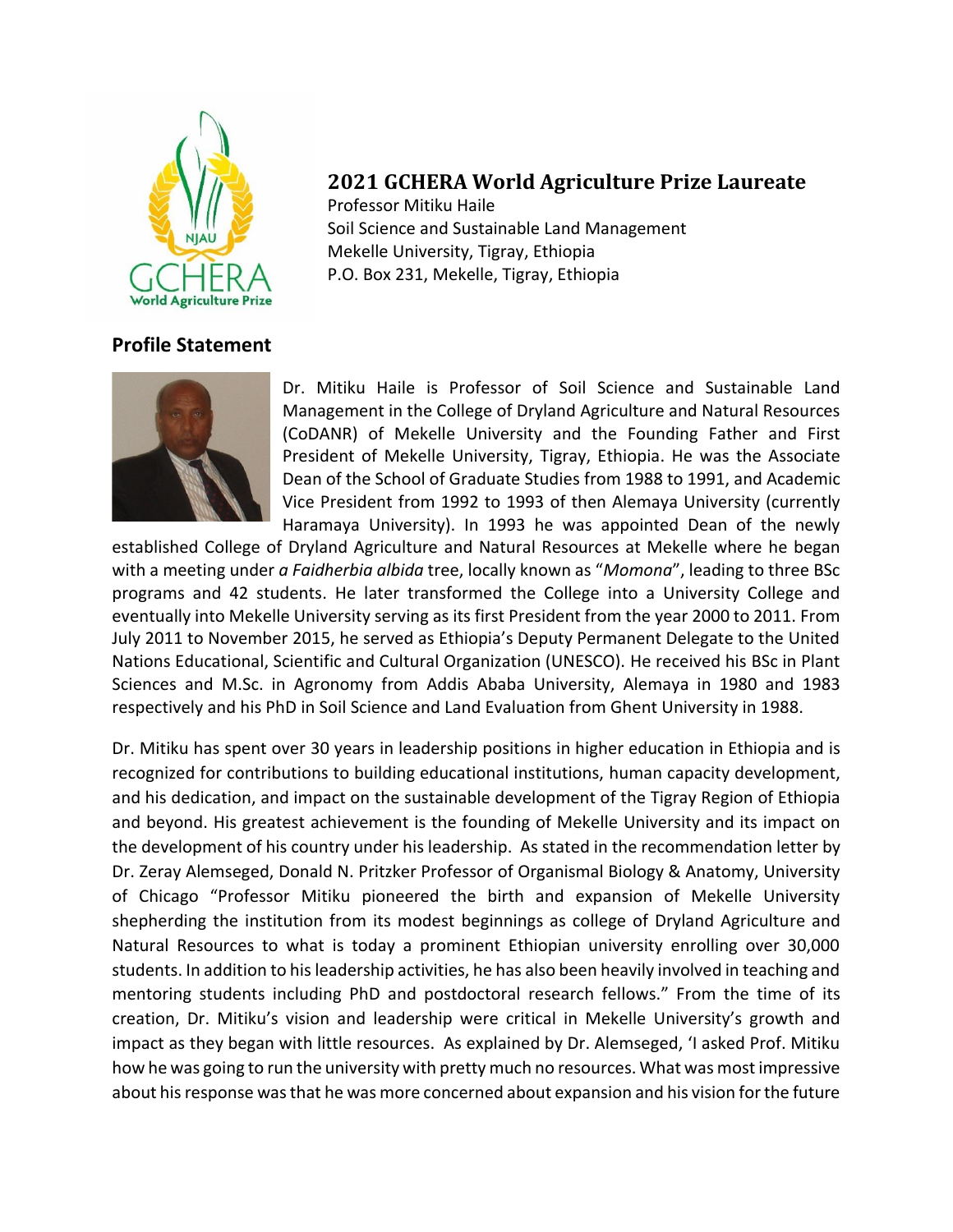than the immediate challenges. He said 'if we all give it our hearts and brains, the challenge is not insurmountable'". The importance and relevance for Ethiopia of what Mekelle University has become due to Dr. Haile's efforts and vision is recognized by Dr. Alemseged "Going back to the university today one can see that Professor Mitiku's vision has become an intellectual monument."

Throughout his academic leadership at Mekelle University, he played an instrumental role initiating and developing a diverse range of BSc, BA, MSc, MA and PhD programs in a broad range of disciplines. These programs include, but are not limited to, Dryland Agriculture and Natural Resources, Health Sciences, Law and Governance, Business and Economics, Social Sciences and Languages, Humanities and Arts, Natural and Computational Sciences, Veterinary Medicine, and Engineering and Technology. He also made invaluable contributions in developing specific PhD programs directly linked with agriculture and life sciences such as in Soil Sciences, Dryland Ecology and Natural Resources; Climate Change and Rural Development; Climate and Forest Resources; and Climate and Food Systems. He also played a critical role in the establishment of three other universities Ethiopia's Tigray Region (Aksum University, Adigrat University and Raya University). The 80,000 university graduates of the diverse programs of Mekelle University have gone on to play key roles in the agricultural sector in the Tigray Regions and throughout Ethiopia, including leadership roles internationally and at other Ethiopian Universities.

Dr. Mitiku's innovative leadership characteristics have been widely recognized in carrying out research, teaching and work with the communities; he is famous among his staff and students for his professional values, which are evident in his rigor and scientific method in the service of humanity and human progress, advancing knowledge, practically oriented teaching style and emphasis on skills and attitude. Dr. Aster Gebrekirstos, Senior Scientist for World Agroforestry (ICRAF) stresses in her recommendation letter that "he is an inspiration and a mentor for many of us. I have known him as an authority in the field of Soil Sciences, for his outstanding contributions in mentoring students and his staff, as founder of higher institutions, and his tremendous contributions in the country's best-known Universities in Agriculture and Life Sciences and beyond". Dr. Mulugeta Gebregziabher, Professor and Vice Chair of Public Health Sciences Director of the South Carolina Public Health Training Program shares that "Some of his best qualities that deserve underlining include his principled and egalitarian approach to life, his respect for the dignity of each individual regardless of background and his overall fatherly dedication to nurturing his students." He has consistently sought to provide conditions and opportunities for gender equality in all his endeavors throughout his professional career.

While assuming the leadership of building a major university Dr. Mitiku projected a vision of the critical role that universities have in supporting and driving community development which he led through his own research and by promoting and mentoring the university's research and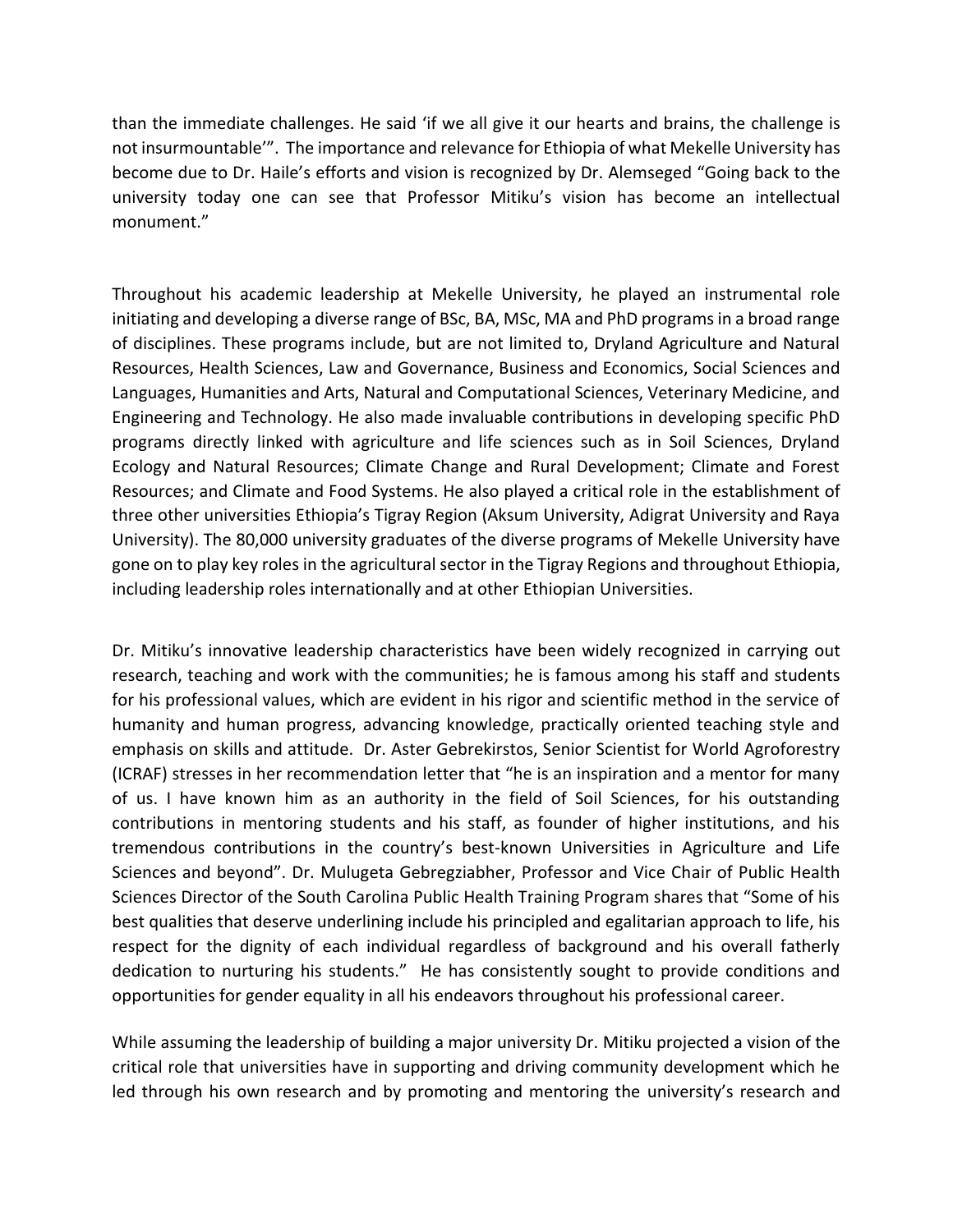outreach efforts directed towards the sustainable development of the Tigray Region and beyond. He was one of the lead scientists that prepared the 10-year Soil Strategy of Ethiopia's Ministry of Agriculture, a comprehensive strategy for creating soil health and fertility for Ethiopia. He built numerous collaborative research and development partnerships over the years with diverse stakeholders at the national and international level as part of these efforts. His own research approach has been classified by Dr. Joseph Deckers of Katholieke Universiteit, Leuven, Belgium in his secondment letter as "truly participatory and farmer-driven, right from the conceptualization of research themes through to empowerment of farmers while participating in the research process." As Dr. Deckers further shared about the research collaboration led by Dr. Mitiku between Mekelle University and several Belgium Universities; "The impact of this longstanding collaboration in terms of farmers' livelihoods but also in terms of academic output was enormous, not only in Tigray Region but all over Ethiopia, where this model of agricultural research for development successfully inspired Jimma University, Bahir Dar University and Arba Minch University." Dr. Mitiku has also been recognized for his research that he led entitled "Policies for Sustainable Land Management on the Highlands of Ethiopia" conducted in collaboration with the International Livestock Research Institute (ILRI) and the International Food Policy Research Institute (IFPRI) for which he was granted the 2001 Neville Clarke Award for his Outstanding Team Work.

Dr. Mitiku has played a pivotal role in the sustainable development of the Tigray Region providing the Regional Government with technical and strategic advice over the last 30 years in his efforts to rehabilitate the degraded drylands of the Region. He contributed to the development and strengthening of institutions in Tigray such as the Sustainable Agriculture and Environmental Rehabilitation of Tigray (SAERT) and Tigray Agricultural Research Institute (TARI). His research approach led to enhance development of practitioners' and local community capacities to lead national Soils and Water Conservation programs that have significantly reduced land degradation, depletion of ecosystem services and biodiversity loss and that has ensured the longterm productivity of marginal lands and family farmers. Dr. Haile's considerable scientific publications over the last three decades has greatly engaged in innovative research ventures that benefited the scientific community and society locally on the ground. He has published more than 250 articles in peer-reviewed journals and wrote a book entitled "Sustainable land management-A New Approach to Soil and Water Conservation in Ethiopia". In addition, Dr. Jan Nyssen, Professor of Physical Geography at Ghent University mentions in his nomination letter that "His most recent paper addresses again a crucial problem for sustainable rural development: 'Global soil science research collaboration in the 21st century: Time to end helicopter research'" (paper published in Geoderma, 2020) and he goes on to stress the primary message of the paper, that "rural communities and local academics should be involved" in local research collaborations. Dr. Mitiku continues to devote efforts to restoring degraded drylands in Tigray as team leader in a collaborative project Tropenbos International (TBI) and the Pastoral & Environmental Network in the Horn of Africa (PENHA), "Scaling up dryland restoration and sustainable dry forest